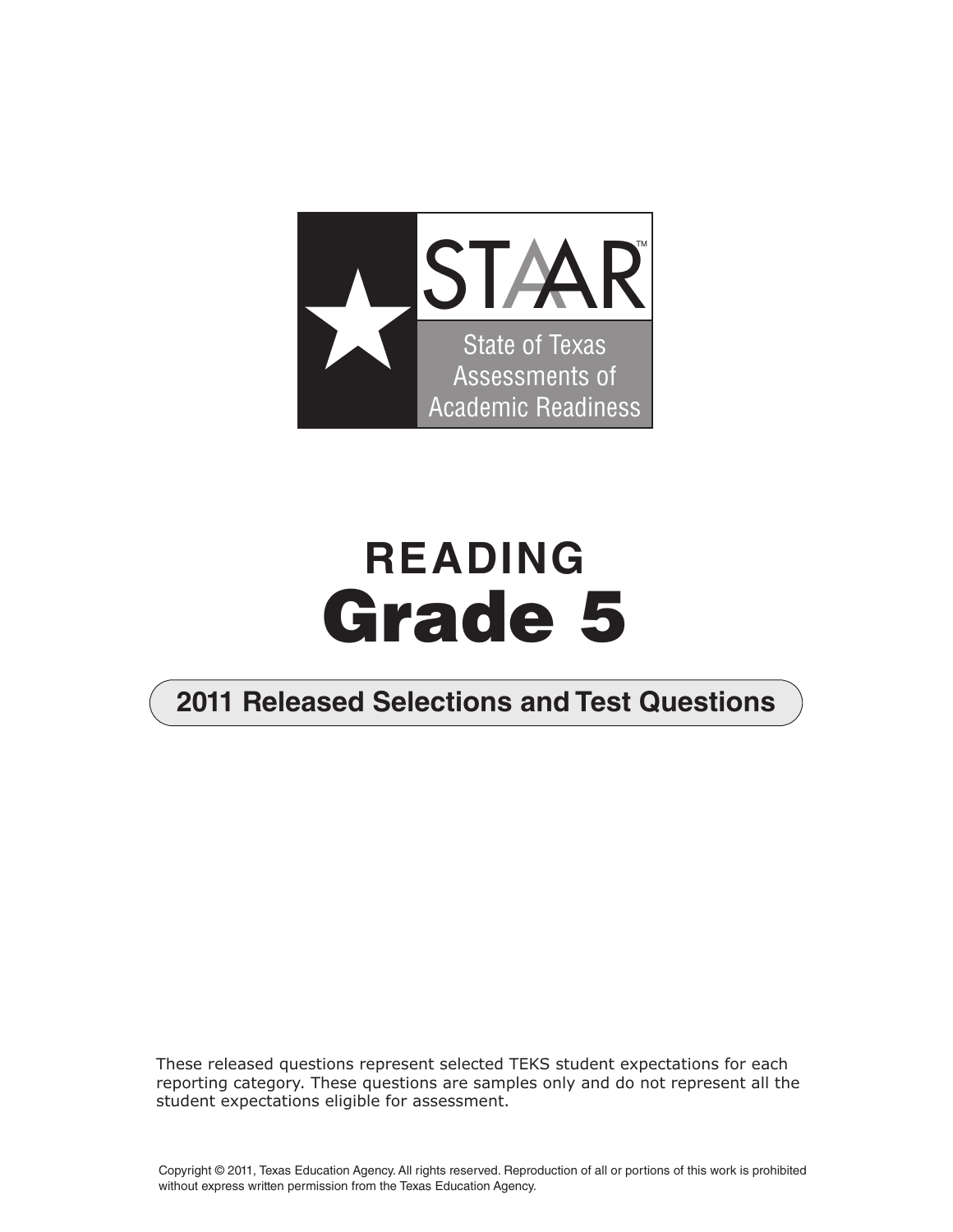**Read the selection. Then choose the best answer to each question.** 

## **The Bird with the Broken Wing**

*An Adaptation* 

**Characters LITTLE BIRD THE OAK THE MAPLE THE WILLOW THE SPRUCE THE PINE THE JUNIPER JACK FROST FOREST FAIRY** 

#### **Scene 1**

- *1*  [*It is late fall in the forest. The stage is bare except for a variety of trees.*]
- *2* **THE OAK:** See that flock of birds coming? The winter is near, and they are flying south.
- *3* **THE MAPLE:** I hope they will not light on my branches. I like to keep my leaves in order.
- *4* **THE WILLOW:** So many birds will break my tender twigs. I do not want them either. Here they come!
- *5* [*Birds fly over the trees and continue on their path. Little Bird, struggling, lands awkwardly on the ground.*]
- *6* **LITTLE BIRD:** I can fly no farther! My wing is broken, and I cannot hold it up. I must rest tonight in this forest. I am sure some big strong tree will give me a resting place. I will ask this tall Oak; his leaves are so thick. May I rest in your strong branches tonight, great Oak Tree? I am a poor little bird with a broken wing.
- *7* **THE OAK:** I am sorry, but my branches are all occupied by the squirrels gathering acorns before winter comes. I have no room.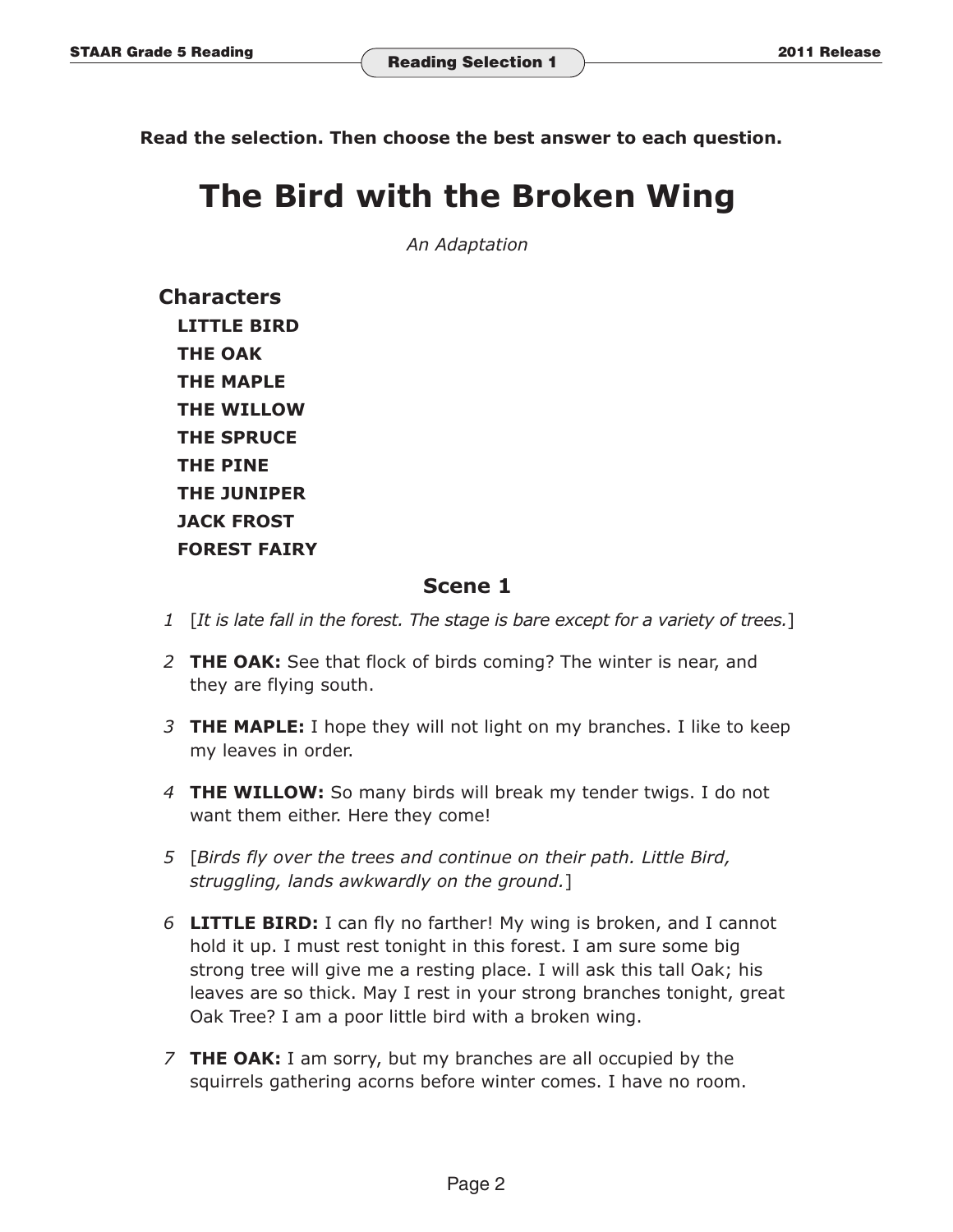- 8 **LITTLE BIRD:** I am so tired and cold and hungry. Surely the handsome Maple will take me in. She has no acorns, so the squirrels will not be in her branches. Kind, lovely Maple, may I rest tonight in your beautiful branches? I am a poor little bird with a broken wing.
- **9 THE MAPLE:** My house is in perfect order, and I cannot think of disturbing it. Please go away!
- 10 **LITTLE BIRD:** What shall I do? The Oak and the Maple are so unkind, and I am shivering with cold and weak with hunger. Surely some tree must be kind. Dear Willow, will you take me upon your graceful branches just for tonight?
- 11 **THE WILLOW:** I think you should have gone on with the other birds. I cannot take you in. I do not know your name or anything about you.
- 12 **LITTLE BIRD:** My dear bird friends, how I wish you were here! The Oak, the Maple, and the Willow have all turned me away. I am as lonely as a single star in the night sky.
- *13* **THE SPRUCE:** Little bird with the broken wing, come to me! Can you hop up into my branches if I hold them down to you? I am not as handsome as the Maple, but my leaves grow thick and strong and can hold you.
- *14* [*Spruce leans over slowly, and Little Bird hops onto one of the branches.*]
- 15 **LITTLE BIRD:** I could never thank you enough for your goodness.
- *16* **THE SPRUCE:** Do not speak of that, dear little bird. I am saddened that my fellow trees would not shelter you. We should all be helpful to one another.
- *17* **THE PINE:** Well said, Spruce. And while I am not as strong as the Oak, Little Bird, I can block out the cold north wind. Rest warm in Spruce's branches.
- 18 **THE JUNIPER:** Little Bird, because you are hungry, you should eat my berries. Perhaps then you can rest.
- 19 **LITTLE BIRD:** Thank you, dear Juniper. Your berries are good, and I am hungry no longer. I'll go to sleep now. Good night, dear trees.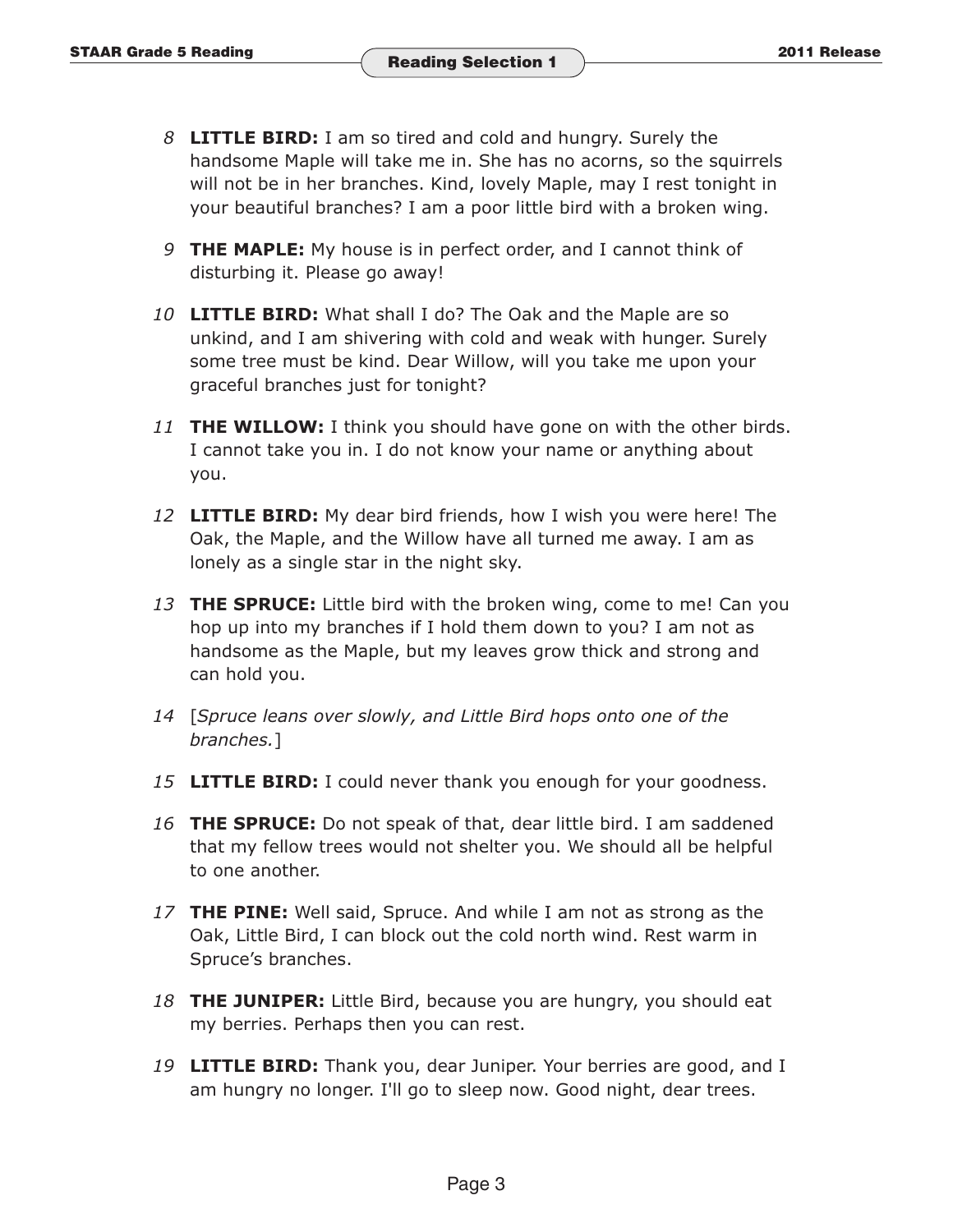#### **Scene 2**

- *20* [*It is midnight in the forest. It is dark onstage except for a spotlight shining on Jack Frost and Forest Fairy, standing center stage.*]
- 21 **JACK FROST:** Do you know why I have come?
- *22* **FOREST FAIRY:** Yes, Mr. Frost. I know you must touch all the leaves, changing them to gold and crimson and brown hues. I dislike having the leaves fall, and yet you and I must obey the orders of King Winter. But—
- *23* **JACK FROST:** But what, dear Fairy? You speak as if you have some wish to make.
- 24 **FOREST FAIRY:** I must tell you of an unhappy event. Such a dear little bird came to the forest earlier this evening. He had a broken wing, and he was tired and cold and hungry. He asked for shelter from the great Oak, the proud Maple, and the graceful Willow, and all refused. I was angered and ashamed of my trees!
- 25 **JACK FROST:** All the trees in this forest refused to help a tired little bird?
- 26 **FOREST FAIRY:** No. Just as I was about to chide the three trees, I heard the Spruce invite him to come to her branches for shelter. Then the Pine offered to keep the north wind from him, and the Juniper gave him berries to eat. Considering this, could you—
- *27* **JACK FROST:** Yes, yes, I know exactly what you wish to ask, Forest Fairy. The leaves of the proud Oak, the Maple, and the Willow shall fall to the ground when the cold of winter comes. But the Spruce, the Pine, the Juniper, and all their family shall keep their leaves, and all through the year, they shall be green. They shall be called the Evergreen Trees.

Public Domain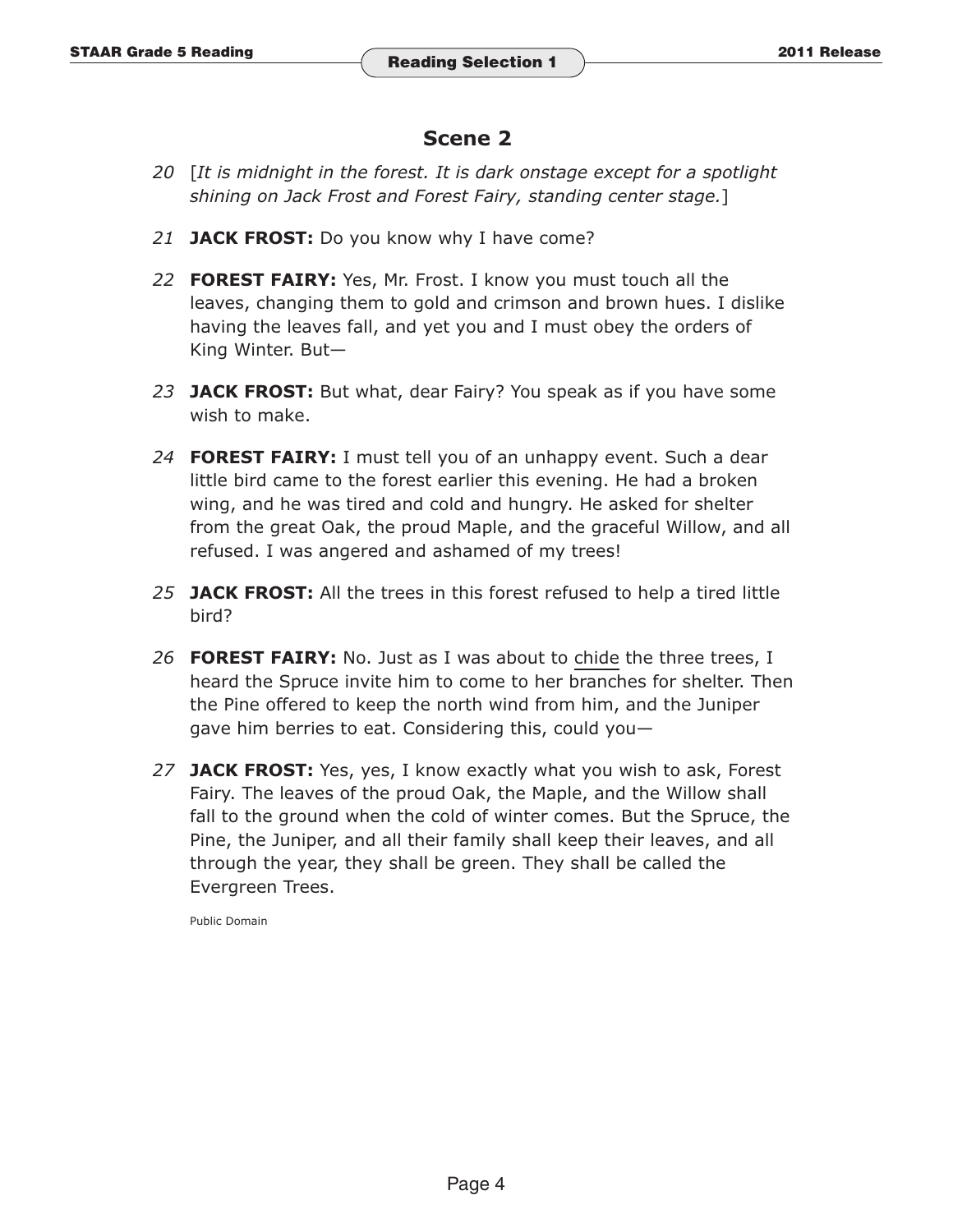- **1** In paragraph 26, the word chide means to  $-$ 
	- **A** greet
	- **B** scold
	- **C** observe
	- **D** interrupt

- **2** What is the theme of the play?
	- **A** Friendships take time.
	- **B** It is important to work together.
	- **C** Kindness is rewarded.
	- **D** All creatures should respect nature.

- **3** How does Scene 2 differ from Scene 1?
	- **A** Scene 2 contains more action.
	- **B** Scene 2 takes place in the forest.
	- **C** Scene 2 includes more stage directions.
	- **D** Scene 2 presents different characters.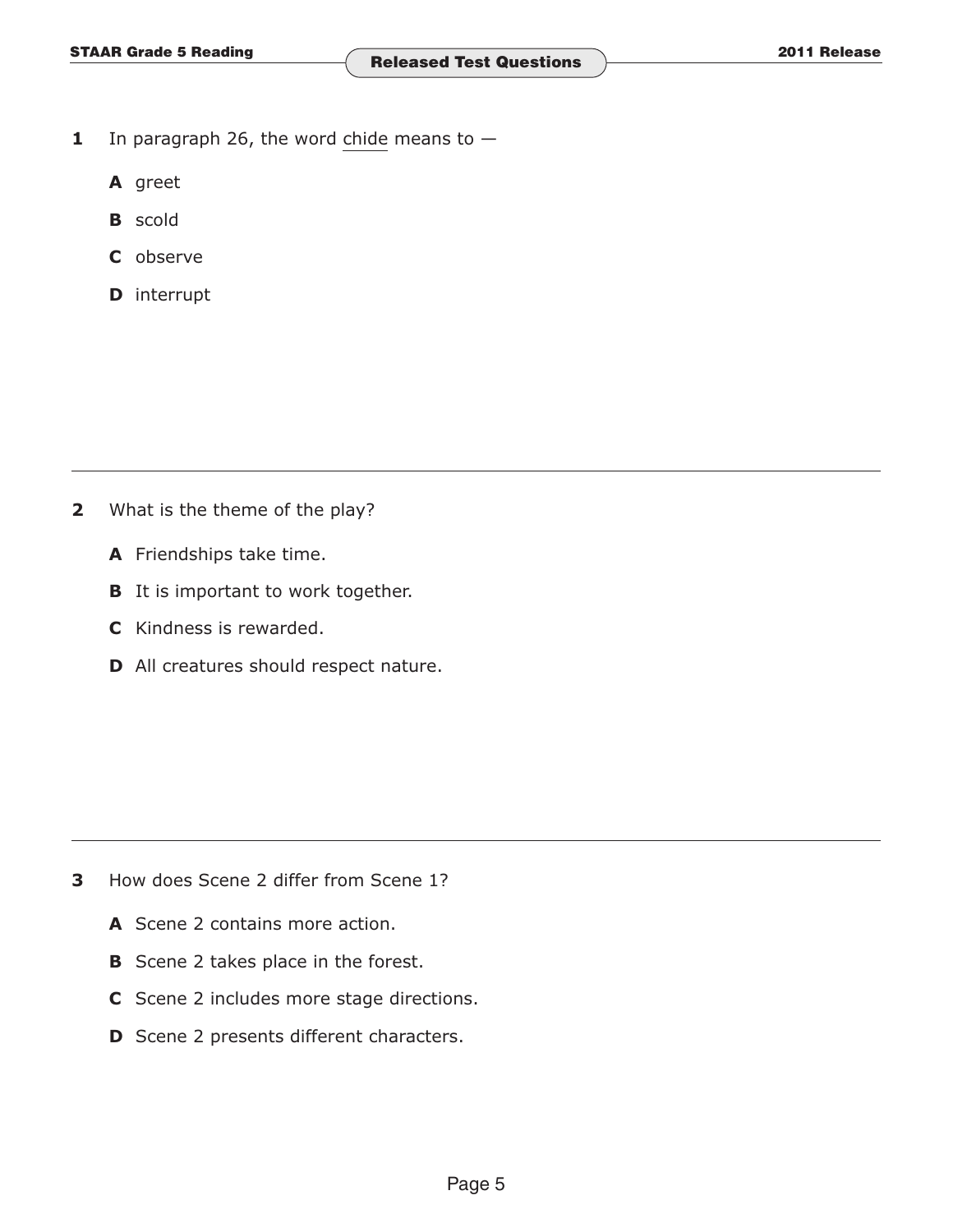- **4** Which sentence best summarizes Scene 2?
	- **A** Jack Frost arrives in the forest to fulfill King Winter's orders for the trees to lose their leaves as fall turns to winter.
	- **B** Forest Fairy admits to Jack Frost that she is ashamed of the way some of the forest trees treated Little Bird, who was injured and needed shelter and food.
	- **C** When Forest Fairy tells Jack Frost about the helpfulness of some of the forest trees, Jack Frost decides to honor them with leaves that are always green.
	- **D** Jack Frost learns from Forest Fairy that Little Bird is injured and has been given shelter in the forest by the Spruce, the Pine, and the Juniper.

- **5** Which of these events resolves Little Bird's conflict in the play?
	- **A** Little Bird lands on the ground.
	- **B** Little Bird is given a place to sleep for the night.
	- **C** Little Bird flies south with his friends.
	- **D** Little Bird wishes the trees a good night.

- **6** What can the reader conclude from the last paragraph of Scene 2?
	- **A** Jack Frost is concerned about not completing King Winter's orders.
	- **B** The Oak, the Maple, and the Willow will die without their leaves.
	- **C** Jack Frost knows what Forest Fairy's wish is because she has requested it before.
	- **D** The selfishness of the Oak, the Maple, and the Willow has a negative consequence.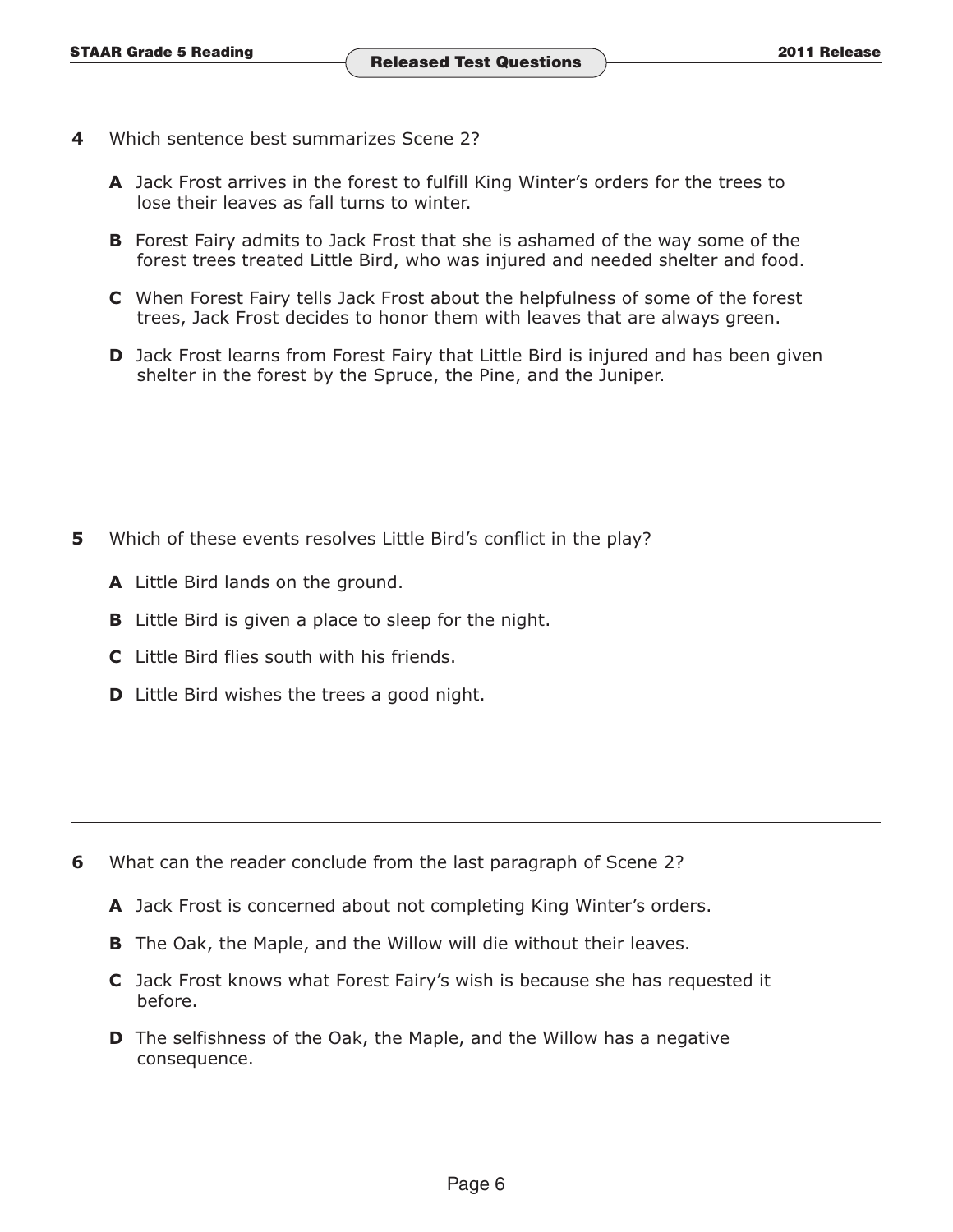- **7** The author's use of figurative language in paragraph 12 emphasizes that  $-$ 
	- **A** Little Bird feels hopeless about his situation
	- **B** Little Bird turns to the night sky for help
	- **C** Little Bird is confused about where his friends have gone
	- **D** Little Bird worries that his wing will not get better

**8** Read these lines from Scene 1 of the play.

**THE OAK:** I am sorry, but my branches are all occupied by the squirrels gathering acorns before winter comes.

**THE MAPLE:** My house is in perfect order, and I cannot think of disturbing it.

**THE WILLOW:** I do not know your name or anything about you.

What do these lines represent?

- **A** The reasons why the trees dislike Little Bird
- **B** The ways the trees prepare for the coming winter
- **C** The excuses the trees give for not helping Little Bird
- **D** The different purposes that the trees serve in the forest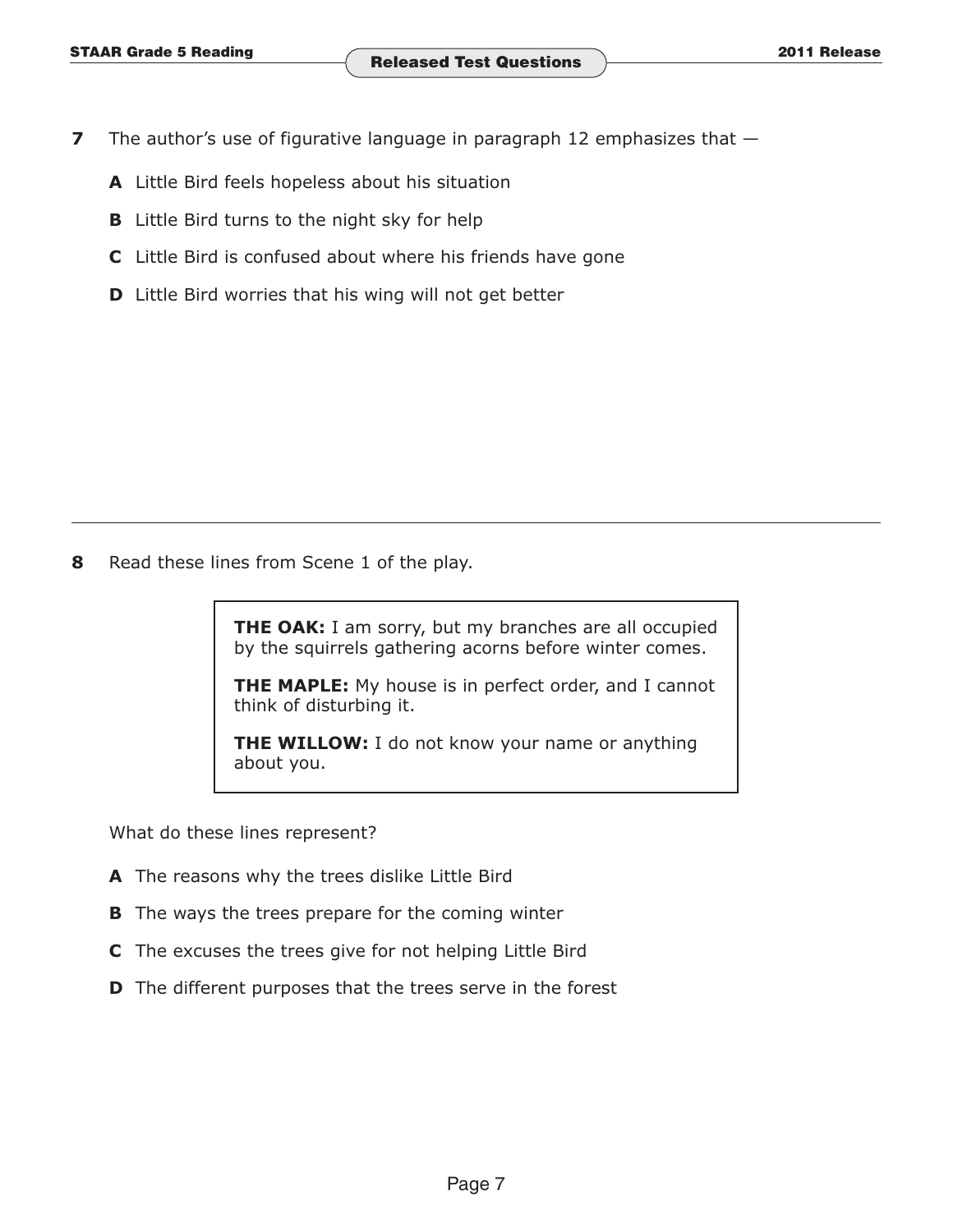#### **Read the selection. Then choose the best answer to each question.**

Dear Editor,

- *1* In your recent article "Just a Play Day," you argue that playing video games is a waste of time. You also describe video-game players as lazy young people who loaf for hours in front of a screen. I respectfully disagree with your opinions. I would like to offer some examples that show that playing video games has many benefits.
- *2* On Saturday I visited my friend Devan. He was playing a video game that looked like fun. It was no ordinary game, though. It was created by the National Aeronautics and Space Administration (NASA) to help kids understand what it is like to be an astronaut and work at the International Space Station. By playing the game, Devan was learning how to build a spaceship and manage a crew of astronauts. Devan wants to become an astronaut one day, and this game teaches him about some of the skills astronauts need in their work.
- *3* My little sister Louisa loves to play history games whenever she visits the computer center at our neighborhood library. The history games help players imagine what it would be like to live during a particular time. Louisa is especially interested in learning about the pioneering days of the 1800s. In fact, that's all she talks about. So the next time I have a history report due, I can turn to Louisa for the knowledge she's gained from video games.
- *4* Even though you insist in your article that playing video games has no value, Devan and Louisa's use of video games is anything but a waste of time. You also suggest that young people tend to play video games for hours at a time. However, I recently read a report published by researchers at the University of Michigan, and they suggested that it is not a problem for kids to play video games for as long as two hours a day. Louisa definitely doesn't play that much. In fact, our library regulates computer use by limiting people to 30 minutes at a time in order to allow other library visitors the opportunity to use the computers. Devan does play video games a bit longer than Louisa. He says he plays about an hour a day. However, I think playing video games an hour a day or a few hours a week fits well with a balanced, busy schedule. And I know a lot about having a busy schedule.
- *5* Like Devan and Louisa, I enjoy playing video games. But while I play video games almost daily, I also attend sports practices, complete my schoolwork on time, and organize activities for the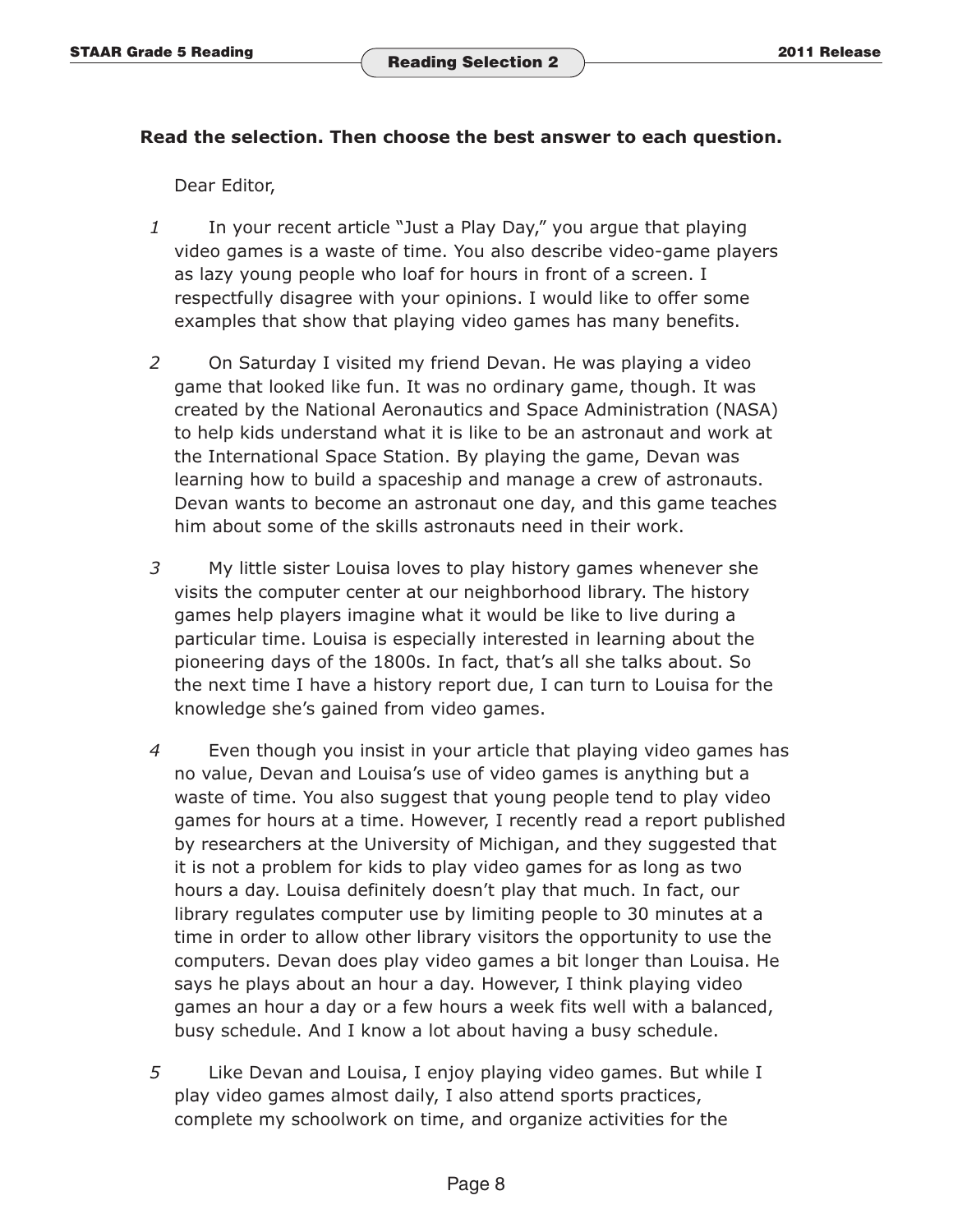computer club. In fact, being able to play video games often encourages me to get my tasks done throughout the day so that I can reward myself with some game play in the evening.

- *6* You also might not be aware that playing video games can actually help improve study and athletic skills. The University of Michigan researchers found that playing video games can help people pay more attention to details and clues and learn math skills such as memorizing and using strategies. Some video games can help improve eye–hand coordination, which would be helpful in sports when throwing, catching, or hitting a ball.
- *7* I hope you and your readers will consider the many advantages of playing video games that I have presented. Playing video games is not a waste of time. In addition to being fun to play, video games provide educational experiences. Who knows? Even you might enjoy playing them!

Sincerely, Paul Arroyo 8th grader Austin, Texas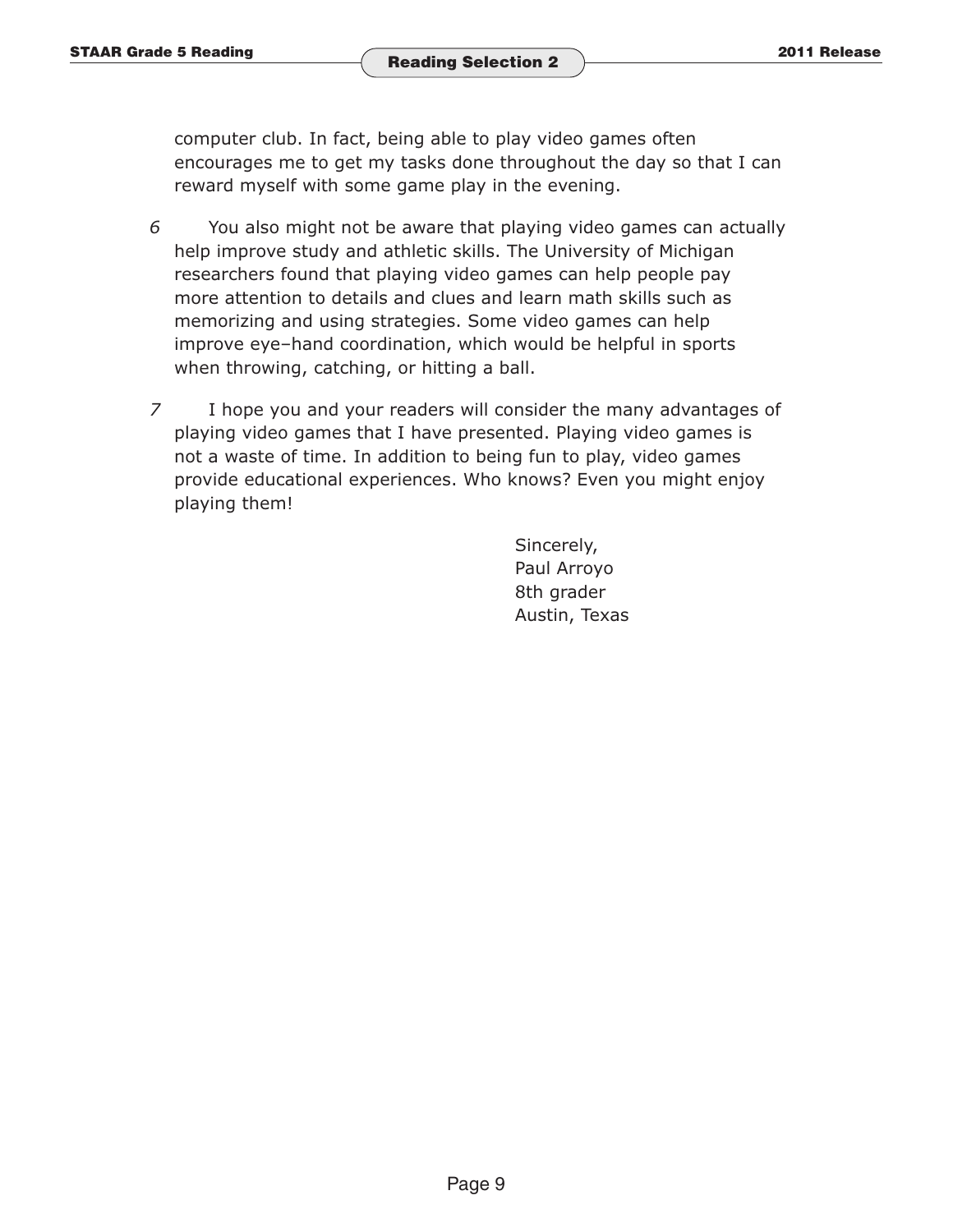- **1** Based on information in his letter, Paul would most likely agree with which of these statements?
	- **A** Neighborhood libraries need more variety in the video games they have for students to use.
	- **B** Young people have the responsibility to keep video games from interfering with their schoolwork.
	- **C** The skills that students need to succeed in school are best learned on computers.
	- **D** Young people should not be allowed to play video games unless an adult is available to supervise them.

- **2** Which of these sources does Paul use to support his argument?
	- **A** Personal experiences and information from a research report
	- **B** Facts collected by a library and a university
	- **C** Interviews he conducted with family members
	- **D** Information from a newspaper article titled "Just a Play Day"

- **3** Paul organizes the information in his letter mostly by  $-$ 
	- **A** stating the editor's opinions about playing video games and then providing evidence to dispute them
	- **B** comparing one person's experience with playing video games to another person's experience
	- **C** describing problems with playing video games and then offering solutions
	- **D** listing ways playing video games can improve students' grades and skills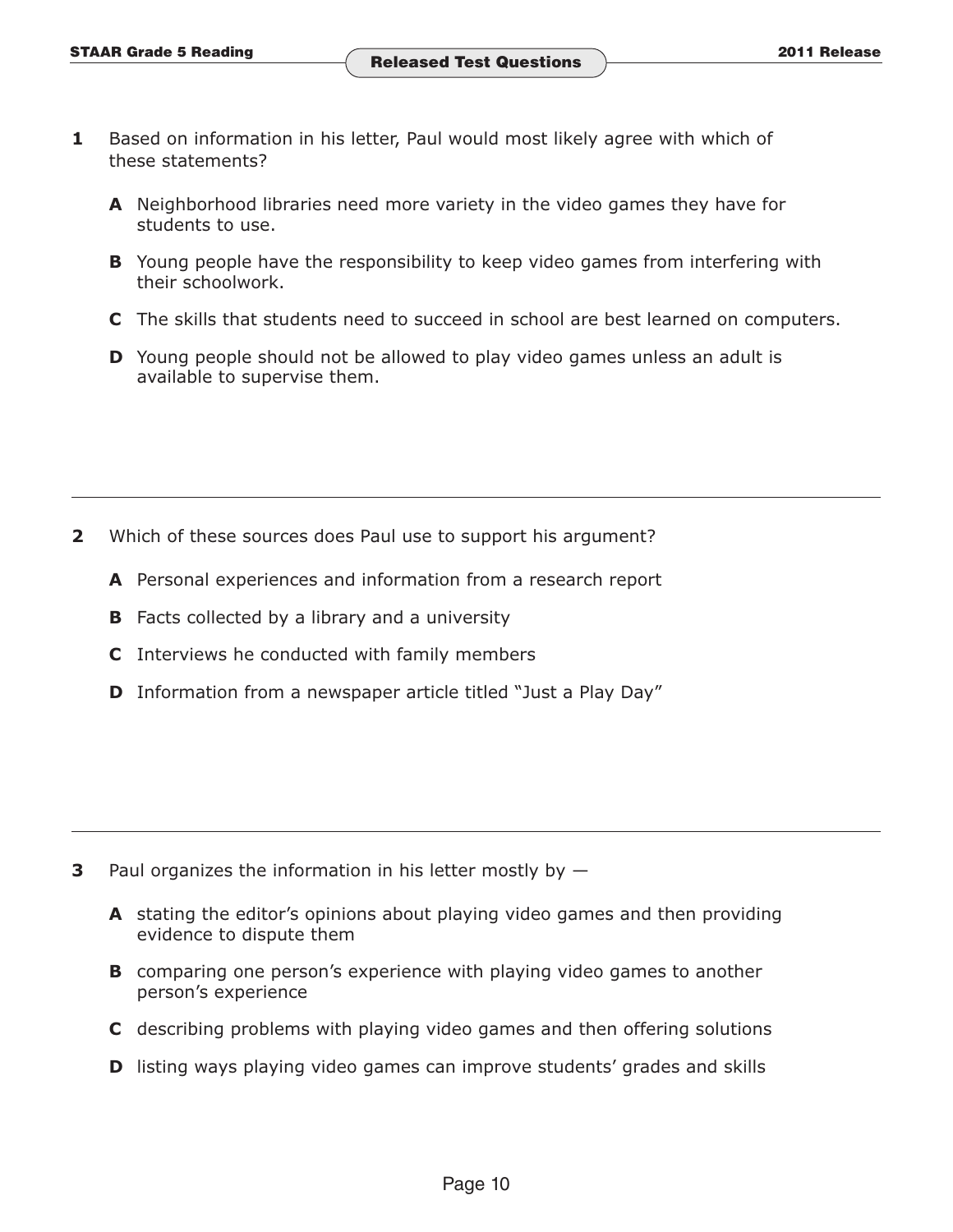- **4** What can the reader infer from the last sentence of Paul's letter?
	- **A** Paul would like to play a video game against the editor.
	- **B** Paul knows that the editor will have a change of opinion about video games.
	- **C** Paul believes that the editor needs to play video games every day.
	- **D** Paul thinks that the editor has not played video games.

- **5** Paul uses the information in paragraphs 2, 3, and 6 to show that  $-$ 
	- **A** playing video games encourages people to be active in their daily lives
	- **B** video games can help students strengthen their skills in a variety of areas
	- **C** students tend to play video games that relate to what they are learning in school
	- **D** playing video games helps people develop their creativity

- **6** What does Paul hope to accomplish by writing his letter?
	- **A** To describe the many types of video games available to young people
	- **B** To explain to readers that playing video games prepares young people for future careers
	- **C** To request that libraries limit the use of computers used to play video games
	- **D** To convince readers that playing video games has many benefits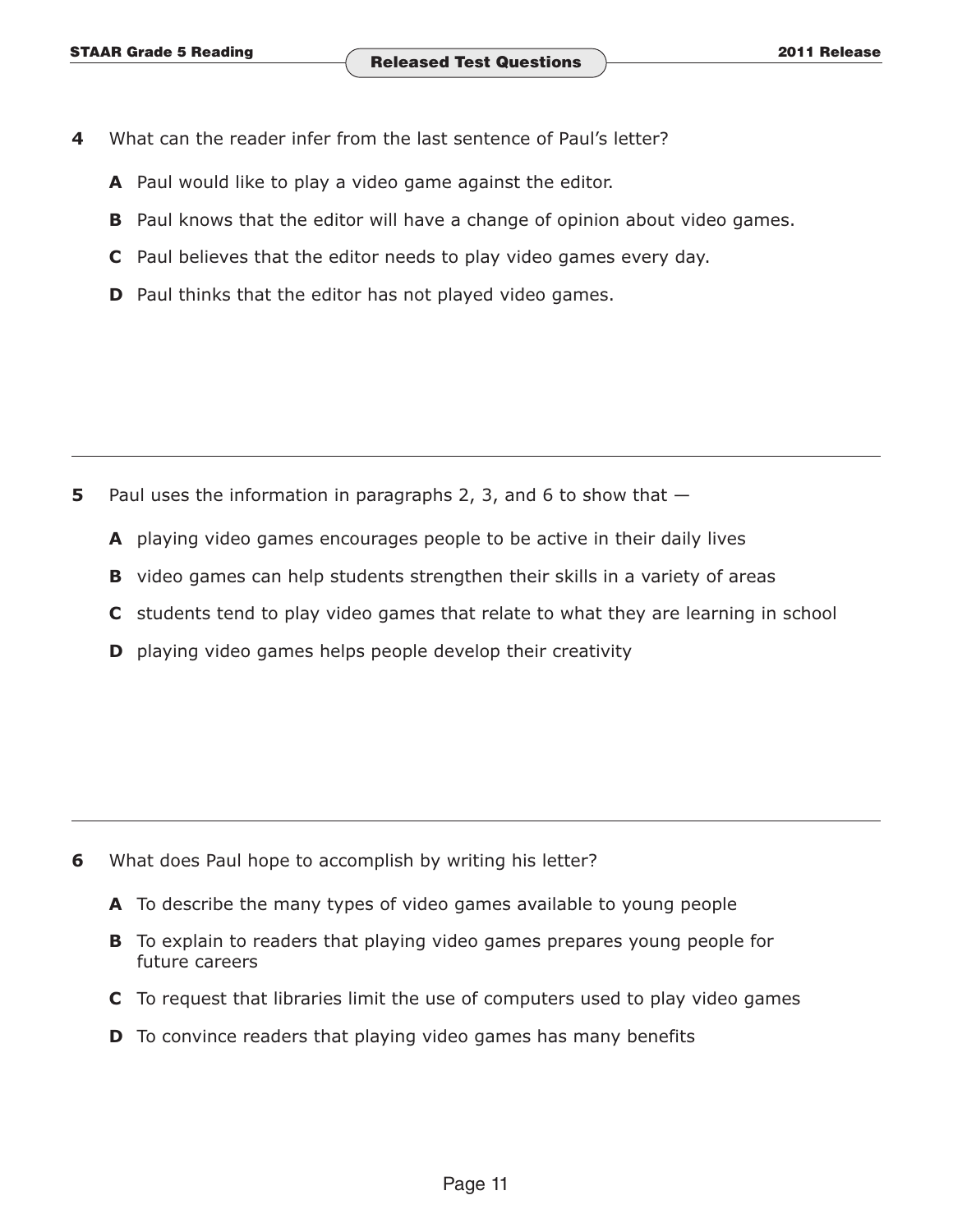- **7** Paul's main argument is that -
	- **A** video games have educational value
	- **B** young people like video games
	- **C** video games help develop skills useful in sports
	- **D** most young people play video games daily